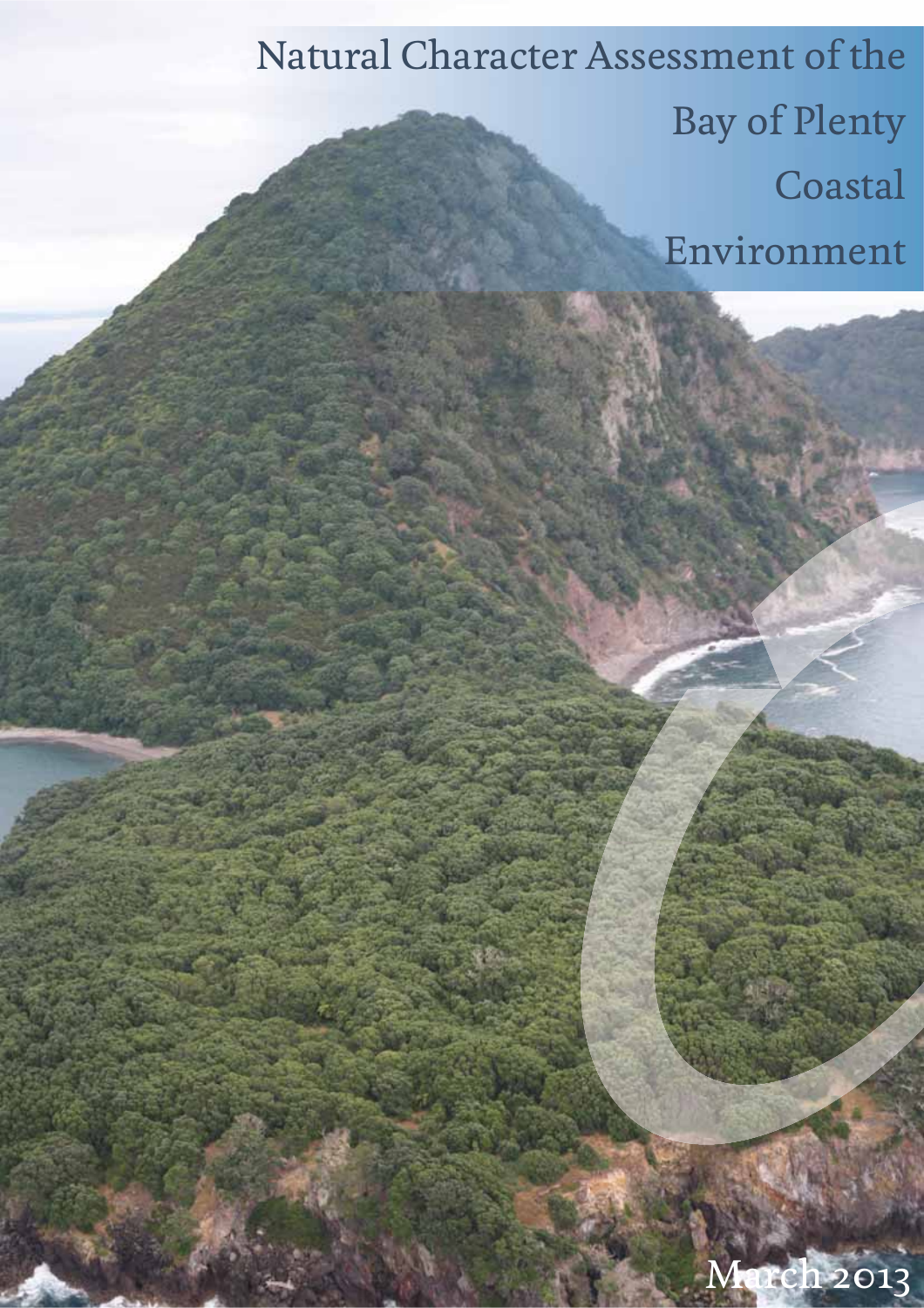### Document Quality Assurance

This report has been prepared in accordance with Boffa Miskell quality assurance procedures, and has been reviewed and approved for release as set out below.

Bibliographic reference for citation:

Natural Character Assessment for the Bay of Plenty Coastal Environment. Report prepared by Boffa Miskell Limited for Bay of Plenty Regional Council.

Prepared by: Rebecca Ryder, Louise Clark, Boffa Miskell Limited

Peer reviewed by: John Goodwin Director / Landscape Architect Boffa Miskell Limited

Status: FINAL

Revision / version: 0 Issue date: 1st March 2013

Template revision: 20120217 1030

This report has been prepared by Boffa Miskell Limited on the specific instructions of our Client. It is solely for our Client's use for the purpose for which it is intended in accordance with the agreed scope of work. Any use or reliance by any person contrary to the above, to which Boffa Miskell Limited has not given its prior written consent, is at that person's own risk.

Cover photograph: Moutuhora (Whale Island), Rebecca Ryder, January 2012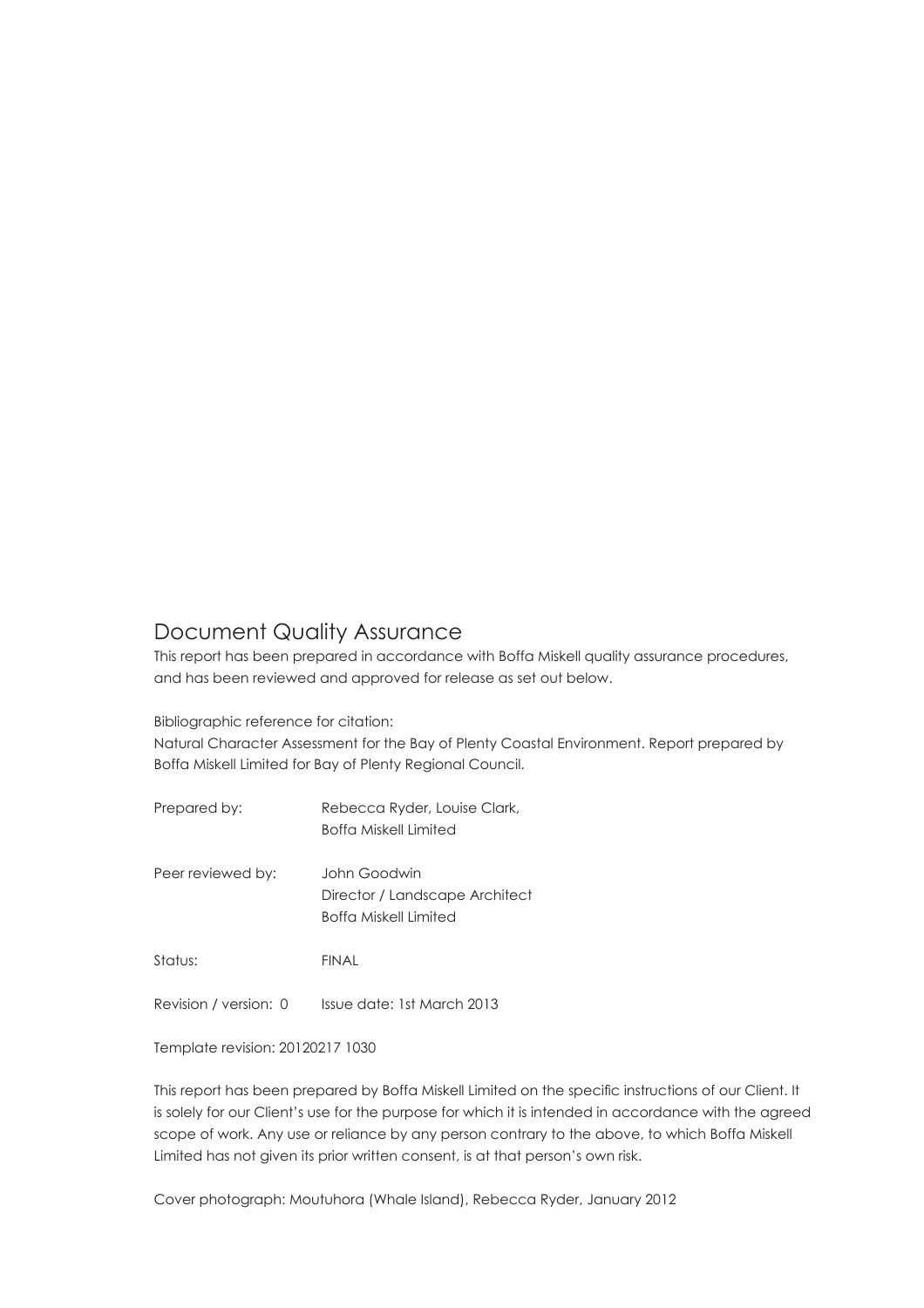# Contents:

| <b>Executive Summary</b>                                                                                                                                                                                                                                                                                                                                                                                                                                                                                                                                                                                                                                                                                     | 1                                                                                                                                                                                            |
|--------------------------------------------------------------------------------------------------------------------------------------------------------------------------------------------------------------------------------------------------------------------------------------------------------------------------------------------------------------------------------------------------------------------------------------------------------------------------------------------------------------------------------------------------------------------------------------------------------------------------------------------------------------------------------------------------------------|----------------------------------------------------------------------------------------------------------------------------------------------------------------------------------------------|
| The Coastal Environment                                                                                                                                                                                                                                                                                                                                                                                                                                                                                                                                                                                                                                                                                      | 3                                                                                                                                                                                            |
| <b>Study Background</b>                                                                                                                                                                                                                                                                                                                                                                                                                                                                                                                                                                                                                                                                                      | 4                                                                                                                                                                                            |
| <b>Coastal Zones</b>                                                                                                                                                                                                                                                                                                                                                                                                                                                                                                                                                                                                                                                                                         | 4                                                                                                                                                                                            |
| Natural Character                                                                                                                                                                                                                                                                                                                                                                                                                                                                                                                                                                                                                                                                                            | 6                                                                                                                                                                                            |
| <b>Outstanding Natural Character</b>                                                                                                                                                                                                                                                                                                                                                                                                                                                                                                                                                                                                                                                                         | 8                                                                                                                                                                                            |
| Method                                                                                                                                                                                                                                                                                                                                                                                                                                                                                                                                                                                                                                                                                                       | 9                                                                                                                                                                                            |
| <b>Coastal Sector Evaluation</b>                                                                                                                                                                                                                                                                                                                                                                                                                                                                                                                                                                                                                                                                             | 13                                                                                                                                                                                           |
| Orokawa Bay<br>Waihi Beach to Bowentown Head<br>Bowentown to Kauri Point<br>Kauri Point to Omokoroa<br>Omokoroa to Waikareao<br>Tauranga City to Mauao<br>Mauao to Maketu<br>Maketu to Otamarakau<br>Otamarakau to Piripai<br>Kohi Point to Ohope<br>Ohiwa Harbour<br>Ohiwa to Opotiki<br>Opotiki to Opape<br>Opape to Pokohinu Pt<br>Pokohinu Pt to Whanarua Bay<br>Whanarua to Waihau Bay<br>Waihau Bay to Cape Runaway<br>Cape Runaway to Potikirua Pt<br>Whakaari and Te Paepae o Aotea<br>Moutuhora Is. and Rurima Is.<br>Tuhua<br>Karewa Island<br>Motiti Is, Motuhaku Is, Motunau Is & Astrolabe Reef<br>Motutau Island<br>Matakana Island<br>Rangiwaea Island<br>Motuhora Island<br>Tauranga Harbour | 14<br>16<br>18<br>20<br>22<br>24<br>26<br>28<br>3 <sup>o</sup><br>3 <sup>2</sup><br>34<br>36<br>38<br>40<br>42<br>44<br>46<br>48<br>50<br>52<br>54<br>56<br>58<br>60<br>62<br>64<br>66<br>68 |
| Appendices<br>High, Very High and Outstanding Feature Evaluation<br><b>GIS Data Inventory</b><br><b>Overlay References</b>                                                                                                                                                                                                                                                                                                                                                                                                                                                                                                                                                                                   | i-xc                                                                                                                                                                                         |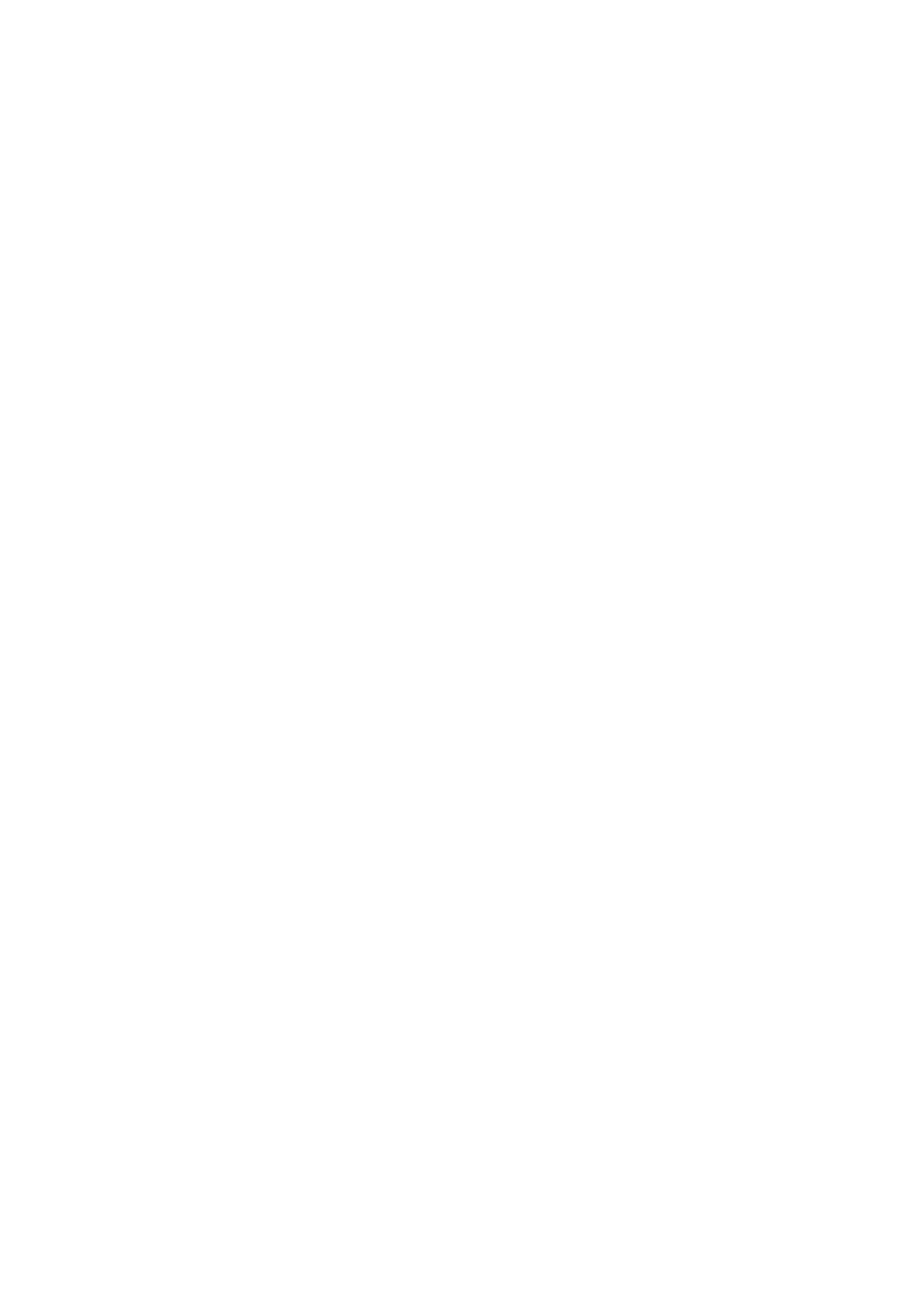# Executive Summary

This report is an assessment of natural character for the Bay of Plenty Coastal Environment and has been undertaken in order to meet the requirements of newly released New Zealand Coastal Policy Statement( 'NZCPS'). Policy 13 of the NZCPS 2010 gives effect to Section 6(b) of the Resource Management Act 1991.

The methodology for assessment of natural character has been developed from an extensive background of natural character assessment methodologies and workshops within and between organisations. Both ecological and landscape expertise were utilised within this assessment of natural character.

The focus for the Bay of Plenty Regional Council is to identify and map those areas with High and Outstanding Natural Character, in order to given effect to Policy 13 of the NZCPS. The purpose of identification of areas of high and outstanding natural character is for inclusion of the mapped areas and associated policies into a variation to the Regional Policy Statement, 2010.

Extending from Orokawa Bay to just beyond Cape Runaway the coastline is some 260km in length and comprises two large harbours, a number of estuaries and eight large rivers. Very little of the coastal environment remains unmodified through built development, urbanisation or agricultural land use. As a result there are very few areas within the coastal environment that are considered to be areas of Outstanding Natural Character, with many of the Outstanding Natural Character areas being off shore islands.

Assessment of the coastal environment identified 28 coastal sectors. The sectors were assessed broadly for their natural character values and then where unique features were identified, sub sectors, or features, within the broader sector were identified. Some 26 areas of High Natural Character, 11 areas of Very High Natural Character and 8 areas of Outstanding Natural Character were identified.



*Below: Tuhua (Mayor Island)*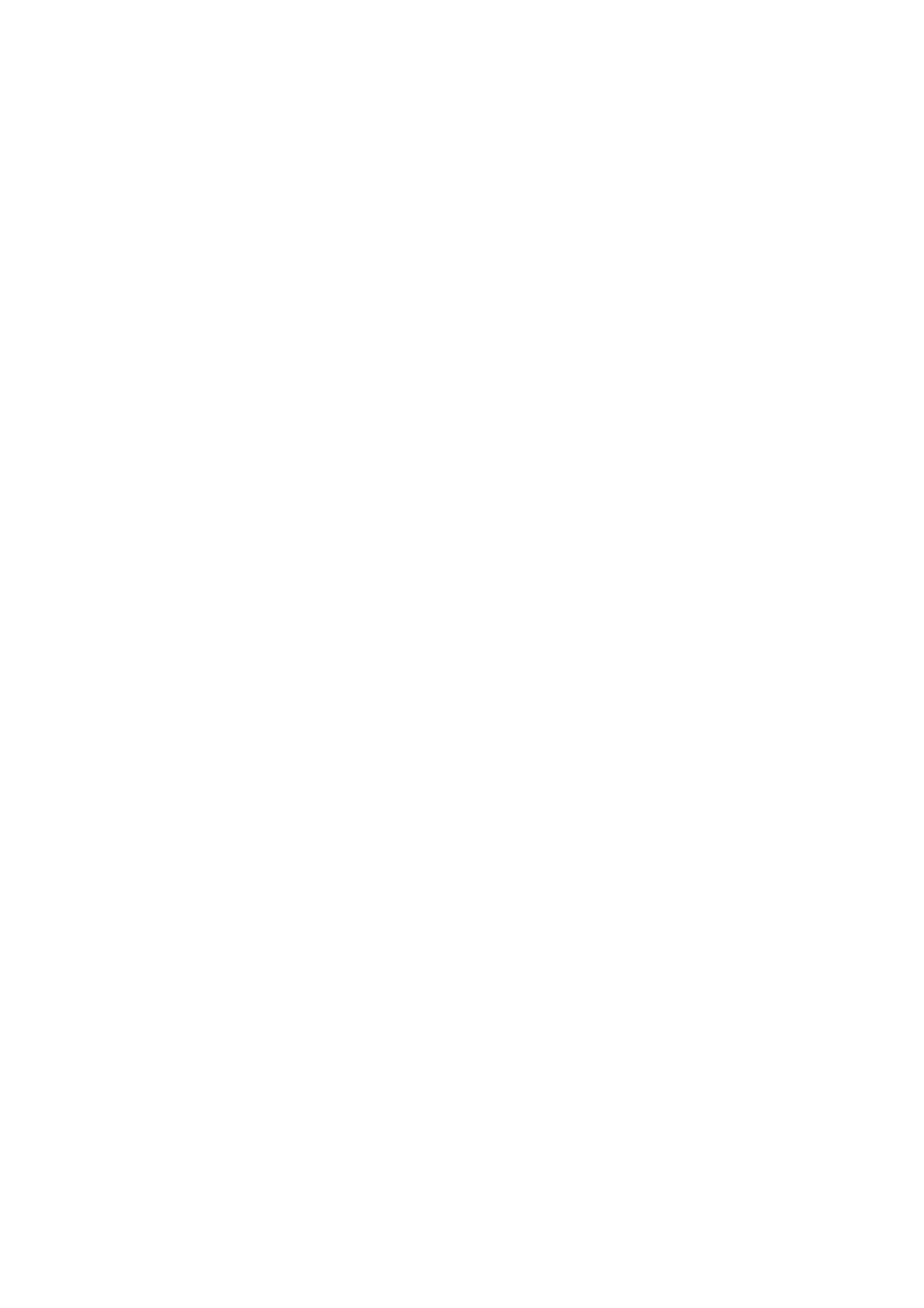## The Coastal Environment

The Bay of Plenty coastline forms a large indentation in the north eastern coast of New Zealand. Extending from Orokawa Bay to just beyond Cape Runaway the coastline is some 260km in length. It comprises two large harbours a number of significant estuaries and eight large rivers that traverse the coast.

The coastline is separated into two parts; the northern part comprising sandy embayments with extensive dune lands enclosed by rocky headlands anchoring; and the southern or eastern part comprising a distinctive rocky coastline with dramatic headlands and a rocky shoreline.

A number of large islands extend along the coastline which are mostly volcanic, both active and inactive. Of these Whakaari (White Island) is the most active volanic island followed by Moutuhora (Whale Island) and Tuhua (Mayor Island) is also a reknown volcanic island.

Unique to the coastline are the harbours and the large barrier island of Matakana Island. Matakana is a unique feature and is the largest of its kind in New Zealand. Matakana Island, along with Rangiwaea, Motuhoa, Motiti and Ohakana Islands comprise small settlements of residential and rural development.

Very little of the coastal environment remains unmodified as a result of historical forest clearance, settlement patterns, rural farming practices and infrastructure. Pockets of unmodified areas are largely a result of inaccessibility or difficult terrain restricting the ability to develop the land.

Significant efforts have been made at local and regional levels to rehabilitate the coastal dune environment along with the rocky coastline. Orokawa Bay is an example of regenerating bush, where some 60 years earlier the headland was void of vegetation.

The dynamic processes of the coastal environment provide the ability for the natural character values to change over a period of time. The evaluation of Natural Character is taken at this point in time and it is expected to change over time and reevaluation in the future will be required to monitor the extent of change.

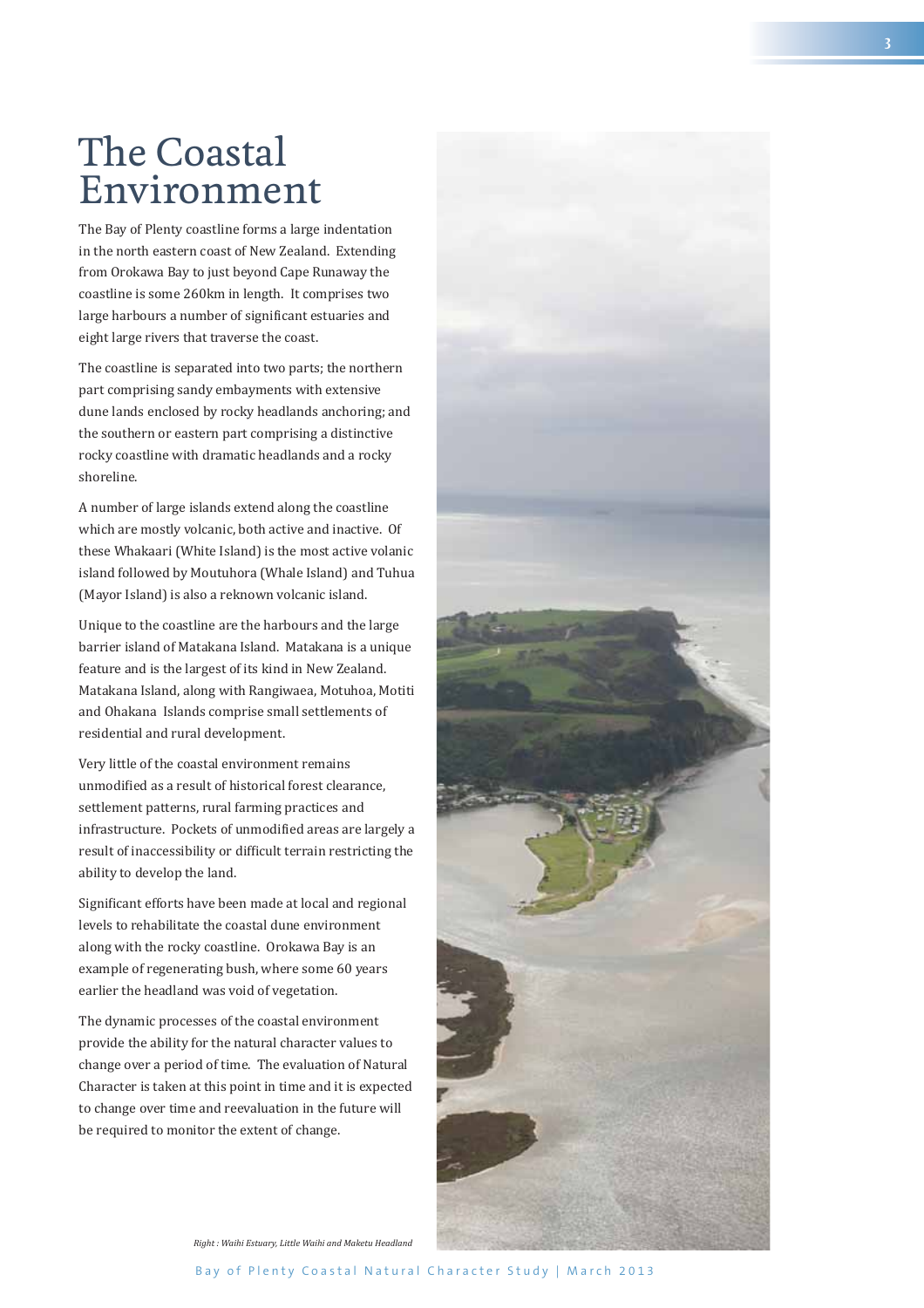# Study Background Coastal Zones

In November 2010 the Bay of Plenty Regional Council (BOPRC) engaged Boffa Miskell Ltd to undertake an assessment of the natural character of the coastal environment for the region. The request for mapping of Natural Character within the region is a direct response to the New Zealand Coastal Policy Statement 2010, in particular Policy 13.

The Coastal Environment was determined in a separate study undertaken in 2010 for the region. It is this coastal environment which has been assessed for its natural character values.

The Coastal Environment assessed for the region comprised two zones being the Zone of Coastal Dominance and Zone of Coastal Influence. The Region has mapped the Coastal Dominance Zone as the Coastal Environment which also includes the Coastal Marine Area and all islands, in their entirety.

The objective of the assessment of natural character was: *to assess the entire coastal environment and identify areas of high and outstanding natural character.*

In order to identify these areas the entire coastal environment was assessed and evaluated as being either, Very Low, Low, Moderate, High and Very High, with Outstanding re-evaluating those areas that were Very High.

In order to describe and analyse the coastal environment several zones are identified. The Regional Council has mapped the *Zone of Coastal Dominance (Zone B)* where it applies to the landward extent of the coastal environment. Seaward of this exists the *Active Coastal Zone (Zone A)* which comprises the Coastal Marine Area (CMA) and the Active Coastal Interface. This mainly comprises the sea, rocks and part of the beach up to mean high water springs (MHWS) and up to the CMA boundaries where they reach upstream on rivers. Both of these zones form the Coastal Environment for the purposes of this assessment. *(Refer to Table 1 and Figure 1)*

The *Zone of Coastal Inϔluence* or *Coastal Context Zone*  is an area where coastal processes are not significant but form part of the coastal landscape . Together all of these zones are referred to as the *Coastal Landscape.* The table below and diagram across, detail the coastal environment in which natural character has been assessed.

The diversity of the coastal environment and the extent of development along the coast provides a number of examples of the different types of coastal environments. Whilst the Coastal Environment is mapped as being the landward extent and the Coastal Dominance Zone, the Natural Character mapping undertaken has given regard to the adjoining zones.

### **Zone A Zone B Zone C**

This **Active Coastal Zone** includes the CMA and the Active Coastal Interface (ACI) The CMA includes the sea, rocks and part of the beach up to the mean high water spring (MHWS) mark and extends out to sea for twelve nautical miles. The ACI is where the sea is the dominant element and is the primary or significant influence on landform, vegetation, and perception. The ACI varies in width, but generally extends inland of the MHWS mark and comprises the inter-tidal area above MHWS, beaches, lagoons, estuaries and their margins, rocky peninsulas and coastal cliffs.

The **Coastal Dominance Zone** generally includes the land up to the first coastal ridge or escarpment (with the width varying generally between 100m to 500m from the back of the beach within flat to gently undulating environments, although will extend further inland where the landscape becomes more complex, such as the Ohiwa harbour where this zone may extend inland for several kilometres). This zone is where coastal processes are dominant or significant and may include inland cliffs, settled (or modified) dune lands, farm land and coastal forests. Both zones contain and exhibit coastal processes, influences and qualities that are significant/dominant.

**Coastal Context Zone** : This zone is where coastal processes inland of the Coastal Environment have an influencing presence on the landscape and would include developed back-dunes which no longer exhibit significant coastal processes, coastal plains, and containing hill-slopes. This zone generally extends some 1.5 to 2km inland (or where coastal influences have sufficiently diminished). It is also recognised that some activities occurring within this zone can significantly affect the coastal environment (Zones A and B) either perceptually or physically to varying degrees. The inland extent of Zone C is not mapped, as it falls outside of the Coastal Environment.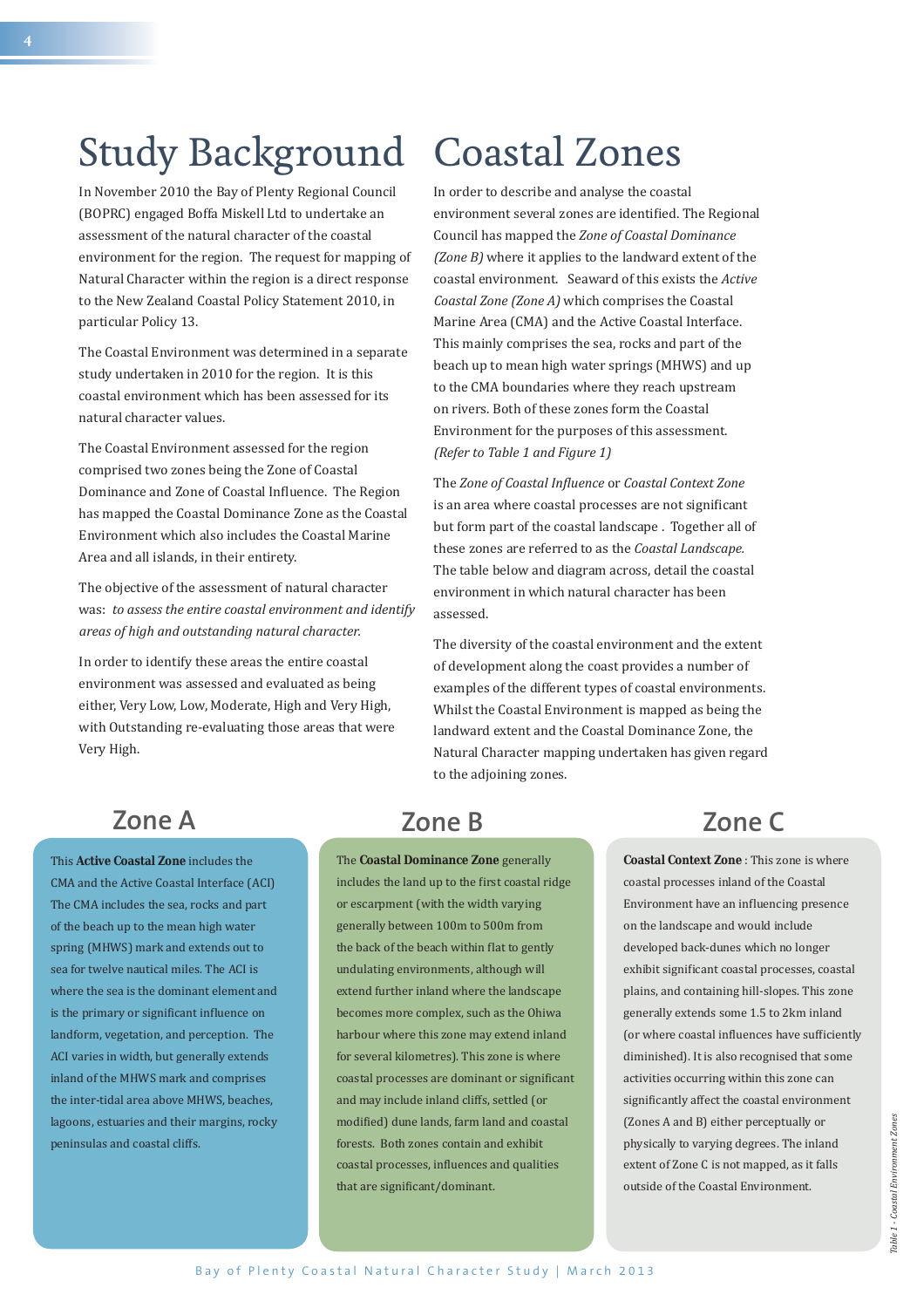

Figure 1 - Coastal Environment Zone Cross Section *Figure 1 - Coastal Environment Zone Cross Section*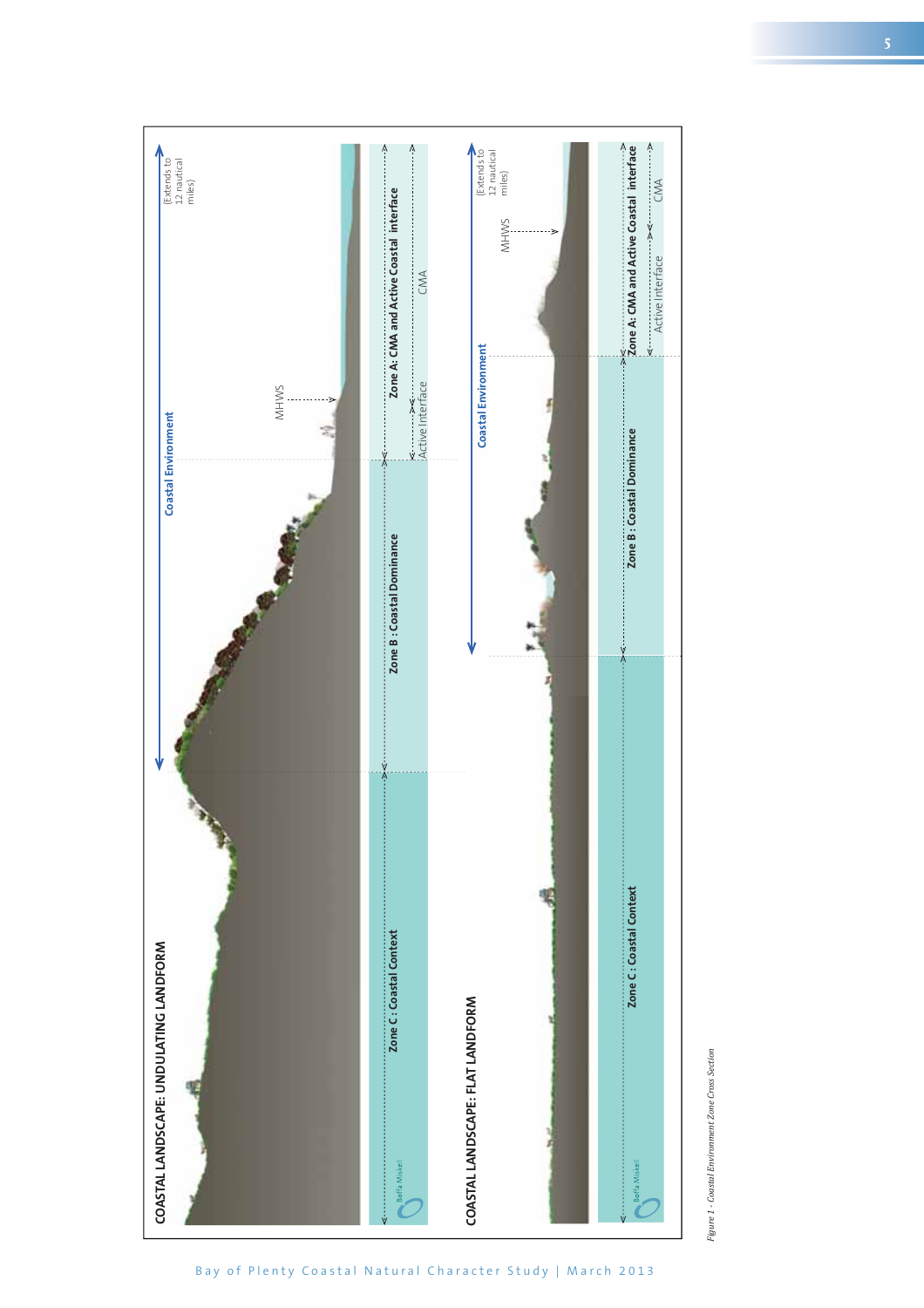## Natural Character

This assessment is in response to the requirements of the New Zealand Coastal Policy Statement (NZCPS) 2010, which gives effect to Section 6(a) of the Resource Management Act 1991.

Section 6(a) states: *The preservation of natural character of the coastal environment....and the protection of them from inappropriate subdivision, use and development.* 

The environments with the greatest natural character are those devoid of human modification and are therefore entirely composed of natural elements appearing in natural patterns and underpinned by natural processes.

Natural character is not defined in the RMA or in the NZCPS 2010. There are various working definitions of the concept which are broadly similar and have been used in a number of Environment Court cases. Many are variations of a working definition of natural character that was developed by a number of landscape architects and other resource management practitioners for the Ministry for the Environment (MfE). This definition has commonly been considered useful and workable. This definition, which is used to describe the natural character of all coastal and riverine/ wetland environments states:

The degree or level of natural character within an area

depends on:

- *1. The extent to which natural elements, patterns and processes occur, and*
- 2. The nature and extent of modifications to the *ecosystems and landscape/seascape.*

*The highest degree of natural character (greatest naturalness) occurs where there is least modification. The effect of different types of modiϔication upon the natural character of an area varies with the context, and may be perceived differently by different parts of the community.'*

This interpretation is referenced to varying degrees in Policy 13 of the NZCPS 2010 and, in a recent workshop convened by the Department of Conservation (DOC), it was agreed that it is still relevant.

Within the 'Long Bay' Environment Court decision , the court built upon the 'Outstanding Natural Features and Landscape' definition of naturalness outlined within the 'Wakatipu Environmental Society Incorporated v Queenstown Lakes District Council'. Although specifically relating to 'natural' under Section 6b (of outstanding natural landscapes), paragraph 135 of the Long Bay decision states the following definition of 'natural':

*'The absence or compromised presence of one or more of Below: Coastline towards Potikirua Point*

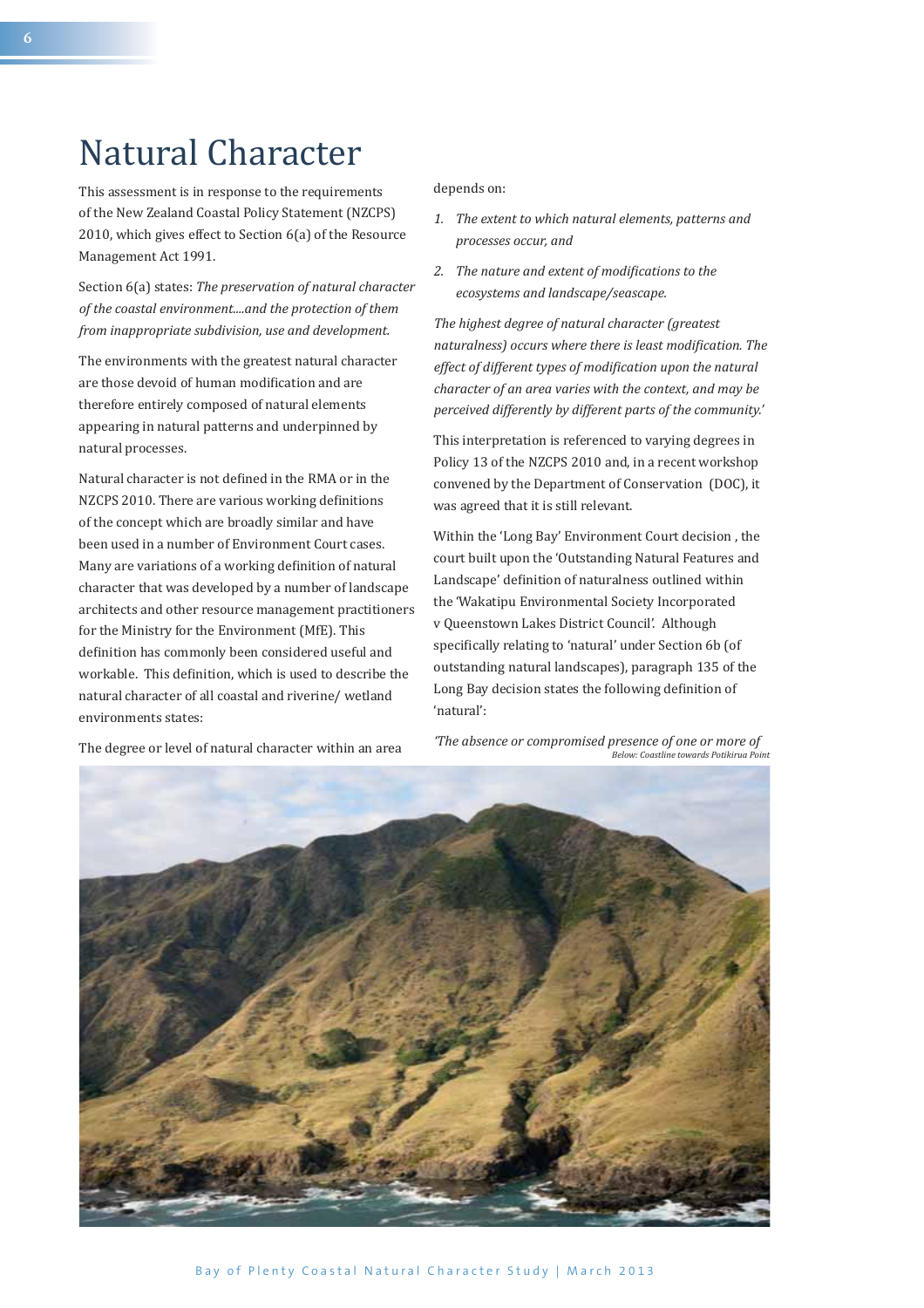*these criteria does not mean that the landscape or coastal environment is non-natural, just that it is less natural. There is a spectrum of naturalness from a pristine natural landscape to a cityscape, and a 'cultured nature' landscape may still be an outstanding natural landscape.'*

- 'relatively unmodified and legible physical landform and relief;
- the landscape being uncluttered by structures and/ or obvious human influence;
- the presence of water (lake, river, sea);
- the presence of vegetation (especially native vegetation) and other ecological patterns.'

Since the development of the MfE definition, and the 'Long Bay' decision, the NZCPS 2010 has come into effect which states (Policy 13) *that natural character may include:*

- *a. natural elements, processes and patterns;*
- *b. (biophysical, ecological, geological and geomorphological aspects;*
- *c. natural landforms such as headlands, peninsulas, cliffs, dunes, wetlands, reefs, freshwater springs and surf breaks;*
- *d. the natural movement of water and sediment;*
- *e. the natural darkness of the night sky;*
- *f. places or areas that are wild or scenic;*
- *g. a range of natural character from pristine to*   $model$ *; and*
- *h. experiential attributes, including the sounds and smell of the sea; and their context or setting.*

Recognising a lack of guidance for the implementation/ interpretation of the NZCPS 2010, BML held a twoday in-house workshop in early 2011 to develop a consistent approach to natural character assessment and interpretation of NZCPS 2010 terms. At the BML 2011 workshop it was evident that ecologists' and landscape architects' views of 'natural' and 'naturalness' are complementary yet sufficiently different to warrant further clarification

Ecologists interpret natural character in terms of indigenous attributes, whereas landscape architects take a broader view that can encompass both indigenous and exotic natural attributes. Accordingly, the thresholds differ and a refined definition of 'naturalness' was agreed as being:

*'A measure of the degree of human modiϔication of a landscape/ seascape or ecosystem expressed in terms of:* 

- *i) Ecological naturalness (indigenous nature); and*
- *ii) Landscape naturalness (perceptions of nature).'*

The identification of natural character may require the views of terrestrial and marine ecologists or other natural scientists, as well as the views of landscape architects (planners).

Finally natural character occurs on a modification continuum and describes the expression of natural elements, patterns and processes (or the 'naturalness') in a landscape where the degree of 'naturalness' depends on:

- *The extent to which natural elements, patterns and processes occur and are legible;*
- *The nature and extent of human (or cultural) modiϔications to the landscape, seascape and ecosystems;*
- *The highest degree of natural character (greatest naturalness) occurs where there is least*   $modification; and$
- *f* The degree of natural character is fluid and can *change over time.*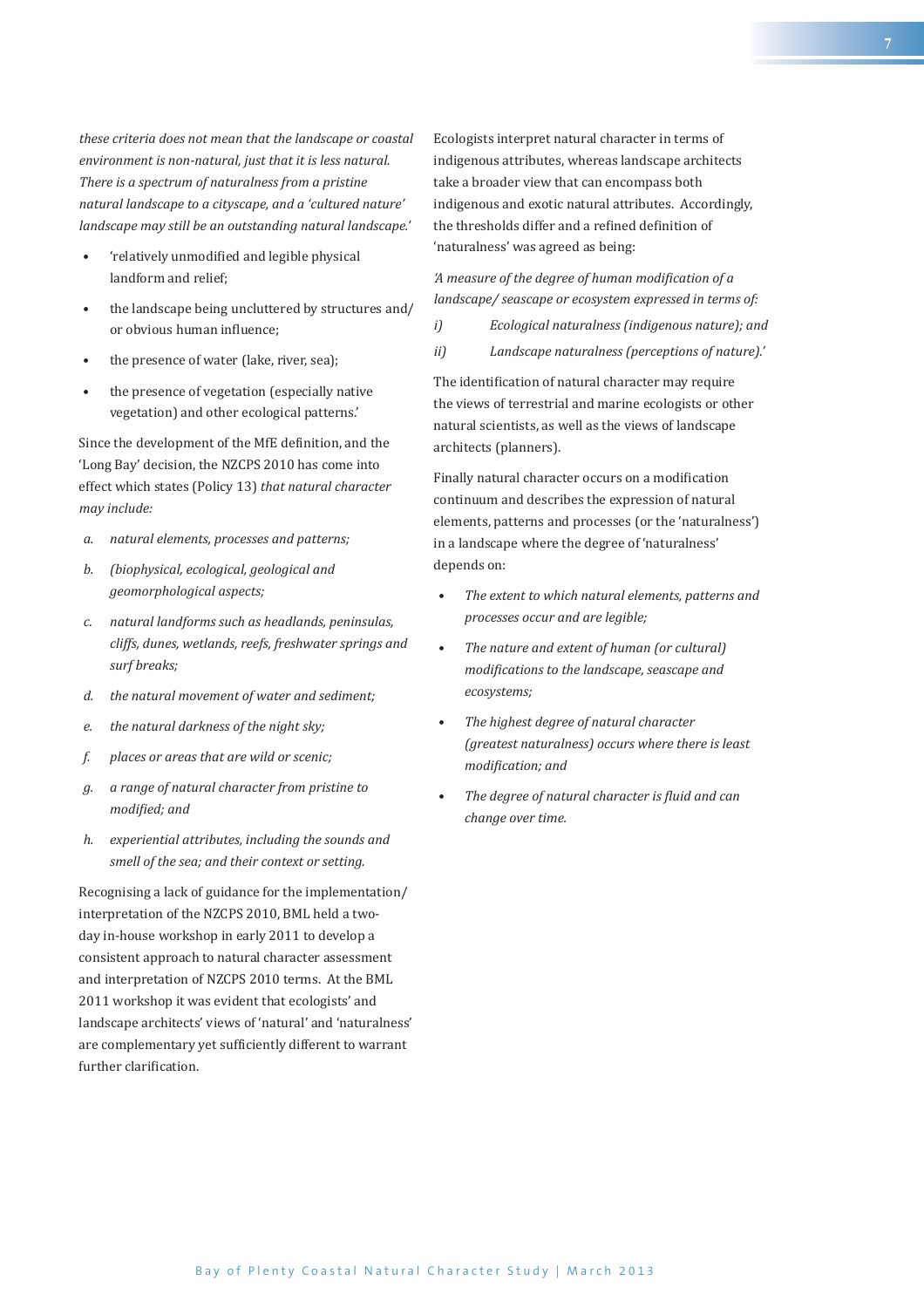# Outstanding Natural Character

Under RMA s6(a) it is necessary to determine the existing attributes and extent of natural character and assess how these will be affected by a specific proposal. This approach is also required under the NZCPS 2010. However Policy 13 of the NZCPS 2010 also specifically requires that an evaluation is made as to whether the natural character in the existing coastal environment is outstanding or not (in order to determine whether Policy  $13(1)(a)$  or  $13(1)(b)$  is triggered). Policy  $13(1)$  of the NZCPS 2010 states:

- *"(1) To preserve the natural character of the coastal environment and to protect it from inappropriate subdivision, use and development:*
- *(a) avoid adverse effects of activities on natural character in areas of the coastal environment with outstanding natural character; and*
- *(b)* avoid significant adverse effects and avoid, remedy *or mitigate other adverse effects of activities on natural character in all other areas of the coastal environment."*

An area with outstanding natural character may be an area within the coastal environment that is considered to have high or very high levels of natural character, although it is important to note that the high or very high ratings do not necessarily equate in themselves as 'outstanding'.

The following definitions were established and agreed at the BML 2011 internal workshop:

- *'Outstanding' is a comparative evaluative term meaning; to stand out, exceptional, pre-eminent, clearly superior to others in the same group or category.*
- *'Outstanding Natural Character': The coastal environment may be outstanding where it has high or very high levels of natural character.*

Outstanding natural character is assessed separately. An assessment to establish whether a sector of the coastal environment contains outstanding natural character is undertaken only when all or part of the coastal sector, is initially assessed as containing 'high' or 'very high' levels of natural character.

For a coastal sector with 'high' or 'very high' levels of natural character to be considered 'outstanding' it must exhibit a combination of indigenous elements, patterns and processes that are exceptional in their extent, intactness, integrity, and a lack of built structures and other modifications compared to other areas in the Bay of Plenty Region.

In terms of mapping coastal areas of High, Very High and Outstanding Natural Character, some of these have been identified by their extent and may not necessarily conform to the whole coastal sector.



*Below: Moturiki Island (Foreground) and Motutau Island*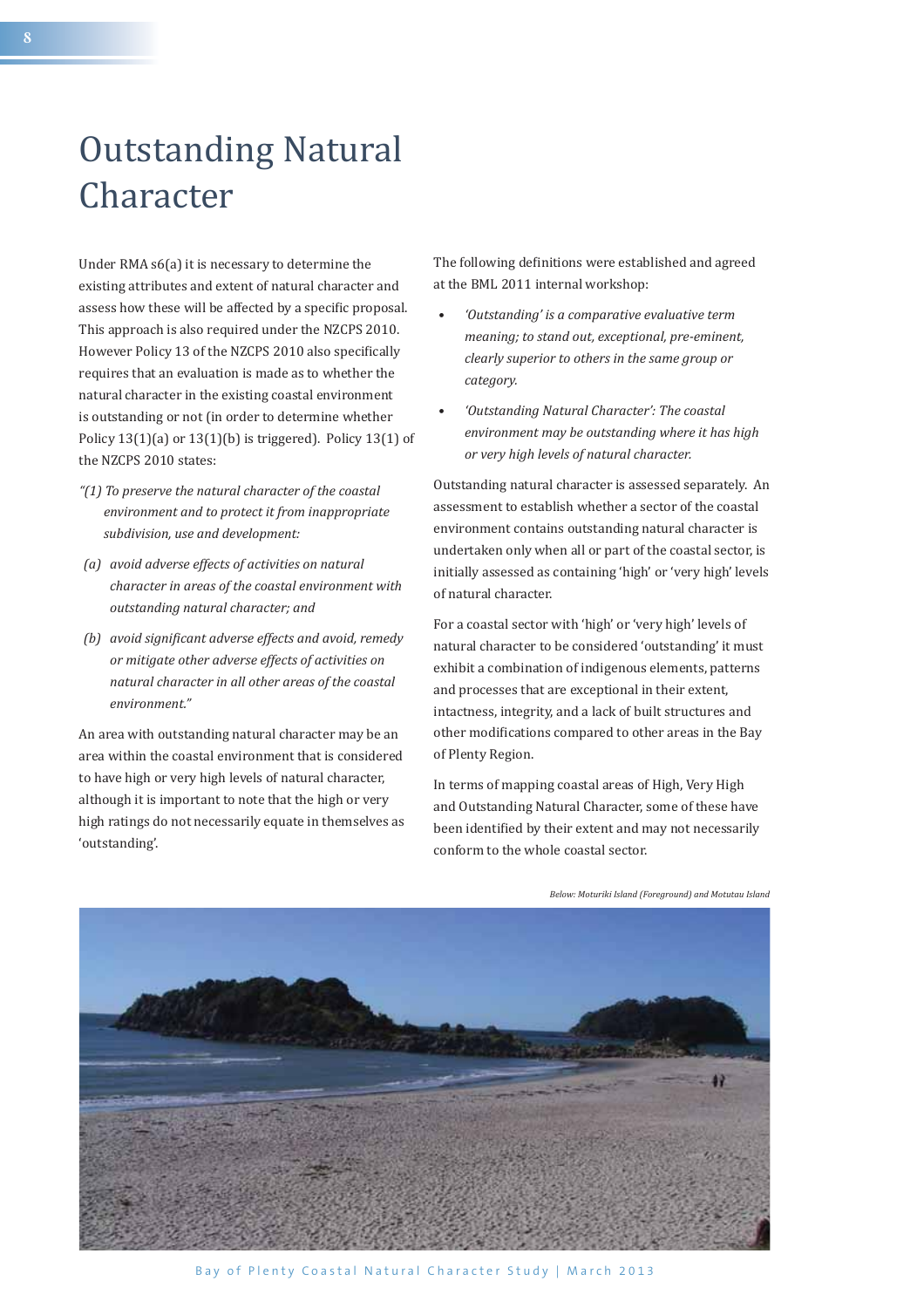## Method

The assessment of natural character within the region involved following a number of steps as below:

- 1. Collation of relevant GIS data, technical research, aerial photography. (Refer to Appendices for relevant data)
- 2. Desktop analysis to determine the broad coastal sectors and broad natural character attributes based on desktop data.
- 3. Low level aerial reconnaissance and photography of the entire coastline and islands.
- 4. Refinement of coastal sectors and identification of outstanding natural character areas and features with high or very high ratings.
- 5. Project team assessment workshop and notation to determine the degree of natural character for each sector and area.
- 6. Mapping of boundaries.
- 7. Drafting of the assessment report.

To define areas of natural character the Coastal Dominance Zone was defined into 28 sectors, within which a number of sub-sectors were identified. Generally within these broader sectors the coastal environment is largely of a similar landscape type, i.e. sandy coastline or rocky shoreline between key features.

For the harbours within the region, these have been identified as separate areas recognising the extensive saltmarsh, mangrove and small island habitats that exist. The open coast has been mapped within sectors to provide a 200m offshore buffer to take into account the intertidal coastline including sandy beaches and rocky coastlines.

Where there is a correlation between mapping features and no discernible boundary both the Significant Natural Areas or Outstanding Natural Landscapes or Features have been aligned to.

The following section of this report provides the detail on the degree of natural character for broad sectors whilst identifying highlighted features where the values are high, very high or areas that are outstanding.

The assessment of natural character along the coastal environment was completed on a five point scale with the extent of modification as being a key determinant of natural character:



 *Above: Volcanic crevass Moutohora Island (Whale Island)*

- Very High (lowest amount of modification)
- Ȉ High
- **Moderate**
- Ȉ Low
- Very Low (greatest amount of modification)

Whilst Policy 13 requires at least areas of high natural character will be mapped, all five levels of natural character within the coastal sectors have been mapped, as well as the extent of Outstanding Natural Character Areas.

### Scale

Natural character assessment is scale related, so that the coastal environment can be perceived as having different levels of natural character at different scales. For the purposes of this assessment, the scale assessed is at the regional level with a refinement in areas where the information has allowed. The mapping scale for the sectors are at 1:50,000 scale with features identified at 1:10,000 scale and mapped on high resolution aerial photographs.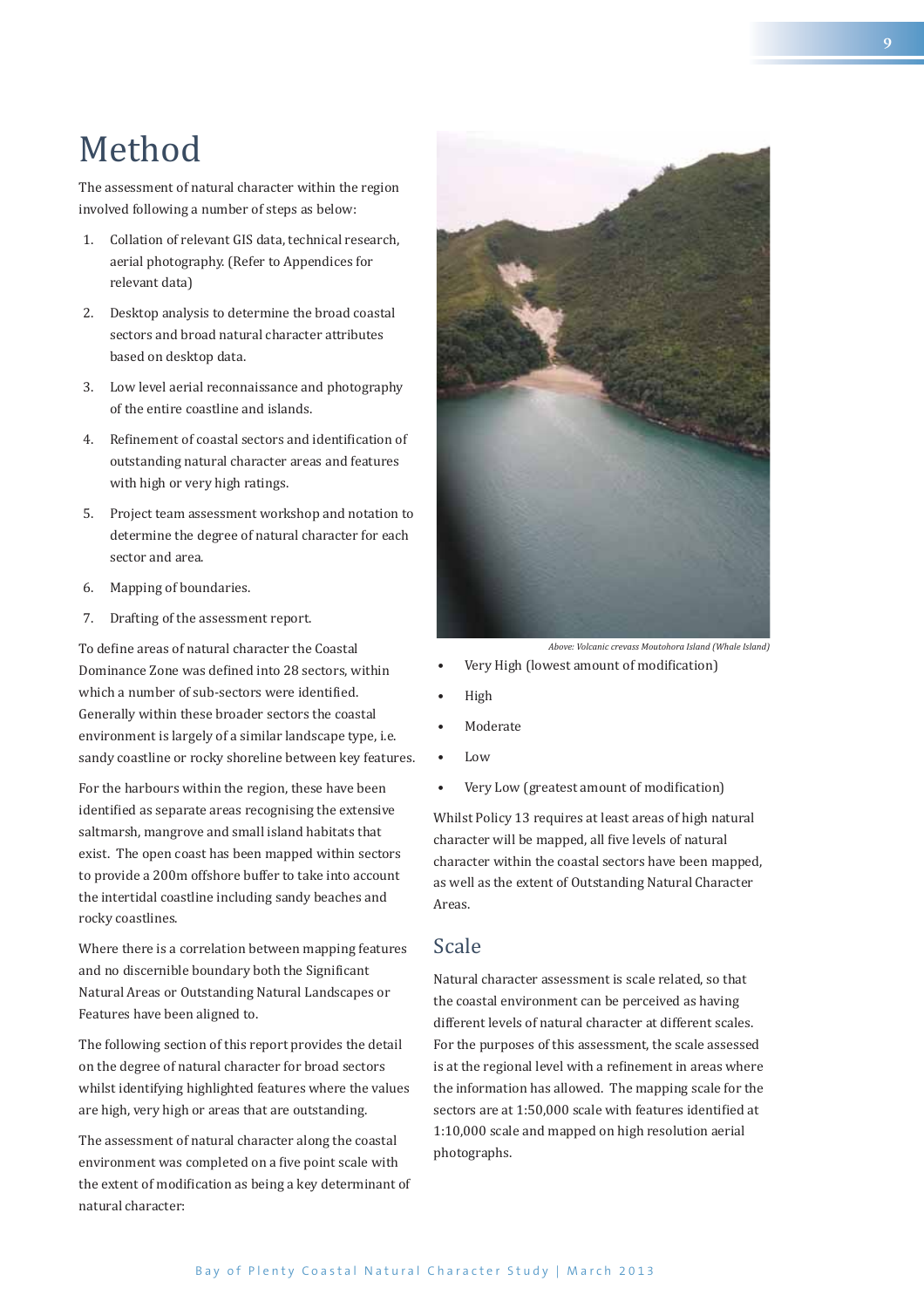### Attributes

In identifying the extent and level of modification to the natural elements, processes and patterns, key attributes have been considered. These attributes have been agreed upon with the Bay of Plenty Region and are identified to other Natural Character Studies including a pilot study for the Department of Conservation, undertaken for the Marlborough Region.

### *Water*

(Zone A). Includes the water body of the CMA (including surf breaks) and landforms within the Active Coastal Interface and below MHWS (e.g. rocks, reefs, stacks, channels). Also includes habitats, biota and natural processes within Zone A. This excludes water-bodies above MHWS (or those contained within Zone B). Considers the degree of modification such as changed water courses, earthworks, presence of built structures, (moorings, jetties, marine farms, and navigation structures), and earthworks (dredging). This zone also includes any previously identified significant marine environments.

#### *Abiotic Systems & Landform*

[Zones A & B]. Abiotic systems, including the degree of activeness of the tide, waves and currents as well as wind and terrestrial coastal formation, erosion, river mouth processes including sedimentation.

Landform above MHWS mark, Geomorphology, identification of different types of landforms and landforming processes (e.g. dunes, wetlands) and the physical modifications to these natural landforms above MHWS such as built structures, road cuts, earthworks and reclamation works.

#### *Perceptual & experiential*

[Zones A & B]. Natural attributes regarding the experience in seeing/feeling and perceiving the coastal environment. This includes aromas, aesthetics, auditory, sense of wildness, remoteness, isolation. Includes ephemeral human activity (such as recreation, commercial activities, fishing, marine farm servicing. diving, vehicles, machinery, horses, people, dogs, boats and jet skis).

#### *Terrestrial & aquatic (Biotic Systems)*

[Zone B]. This attribute includes estuaries, wetlands and terrestrial areas in Zone B and is assessed on ecological factors. Expression/appearance of natural ecological processes ranging from dominant to nonexistent. Diversity of species, communities and habitat are also considered.

#### *Land Cover & Land Use*

[Zone B]. Land Cover and associated Land Use, including the composition, distribution, and condition of land cover including visible presence of indigenous/ exotic species. Biotic systems are outlined in a further attribute below. This attribute also includes settlements, roads and other built forms.

The above attributes have been assessed for each coastal sector and feature and considered as part of the Coastal Landscape Matrix (*Refer to Table 2)* . The degree of natural character for each coastal sector has been assessed based on an aggregation of the values.

Furthermore, Zone C has also been considered, acknowledging that elements within this zone can also affect the natural character of the coastal environment.

*Below: Kaituna River and wetlands and Maketu Estuary*



**10**

Bay of Plenty Coastal Natural Character Study | March 2013